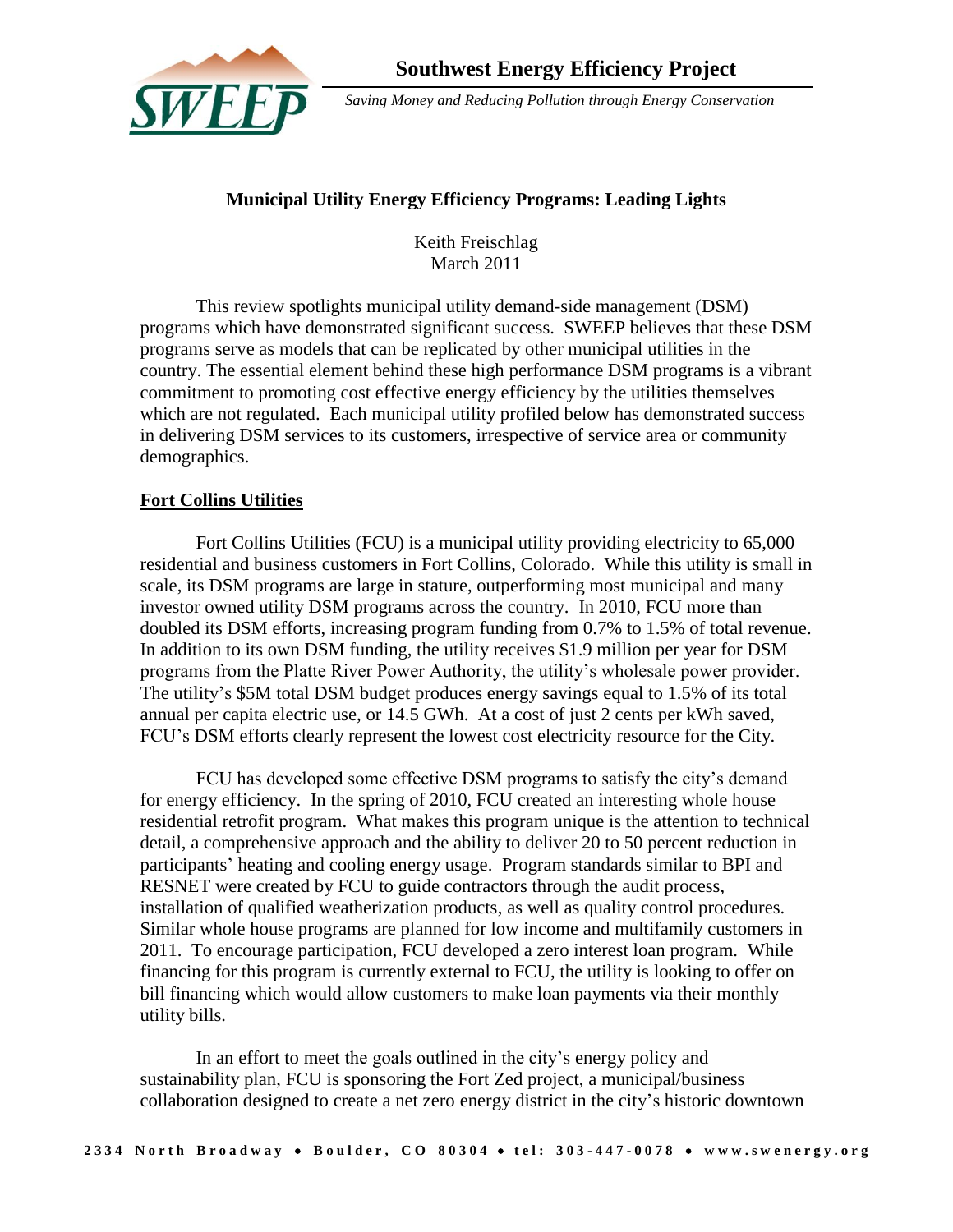area. The project will assist over 7,000 residential and commercial customers in reducing energy consumption with a targeted 35% reduction in electricity demand. The U.S. Department of Energy contributed \$6.3M to fund this effort, with private contributions of \$8M and nearly \$1M contributed from the state. FCU hopes that lessons learned from the Fort Zed project can be integrated into future DSM programs to continue sustained excellence.

### *Sources:*

Personal communication with John Phelan, Energy Services Manager, Fort Collins Utilities <http://www.fcgov.com/utilities/residential/conserve> [http://www.fcgov.com/utilities/img/site\\_specific/uploads/2009\\_Energy\\_Policy\\_annual\\_update\\_7.10.pdf](http://www.fcgov.com/utilities/img/site_specific/uploads/2009_Energy_Policy_annual_update_7.10.pdf) [http://www.fcgov.com/utilities/img/site\\_specific/uploads/2009\\_GRI\\_Sustainability\\_Report.pdf](http://www.fcgov.com/utilities/img/site_specific/uploads/2009_GRI_Sustainability_Report.pdf)

### **Austin Energy**

Austin Energy is the country's ninth largest municipal electric utility, serving more than 400,000 customers in Austin, Texas. The utility is an established leader in the energy efficiency industry earning numerous accolades for some of the most comprehensive DSM programs in the industry. Between 1982 and 2007, the company's DSM efforts saved over 700 MW, effectively eliminating the need to construct a new power plant that was planned to meet predicted demand. In 2003, the city of Austin established an electric load reduction goal of saving an additional 800MW by 2020, clearly demonstrating its commitment to supporting strong DSM efforts into the future. Austin Energy spent \$36 million or 2.8% of its \$1.28 billion total revenue on DSM programs in 2010. In 2011, the DSM budget is expected to grow to \$39 million with over 58 MW in load reduction as a result of 2011 DSM programs.

A program of particular interest is Austin Energy's Commercial Power Savers, which takes a comprehensive approach to capturing cost effective energy savings opportunities for commercial customers. The multifamily segment provides up to \$100,000 in rebates to encourage weatherization, lighting upgrades, duct sealing/replacement, high performance air conditioning and other cost effective energy saving improvements. This program helps multifamily property owners to improve the overall efficiency of their buildings, an action which is not likely to occur without this program. Participants experience 10 to 40 percent reduction in energy use, which reduces the burden of energy costs on tenants while improving building comfort, durability and value.

Austin Energy has clearly recognized the energy savings potential that exists within customers' homes and has effectively captured this savings through its Home Performance with Energy Star effort. In 2010, this residential retrofit program offered rebates of up to 40 percent with a \$1,575 cap. The program is on track to weatherize 2000 homes and produce 4.3MW in load reduction, all within a \$2.3M budget. To supplement program rebates, the company offered low interest loans to finance qualified weatherization improvements. Austin Energy also partners with area realtors to deliver audits and energy efficiency upgrades at the time of home sale.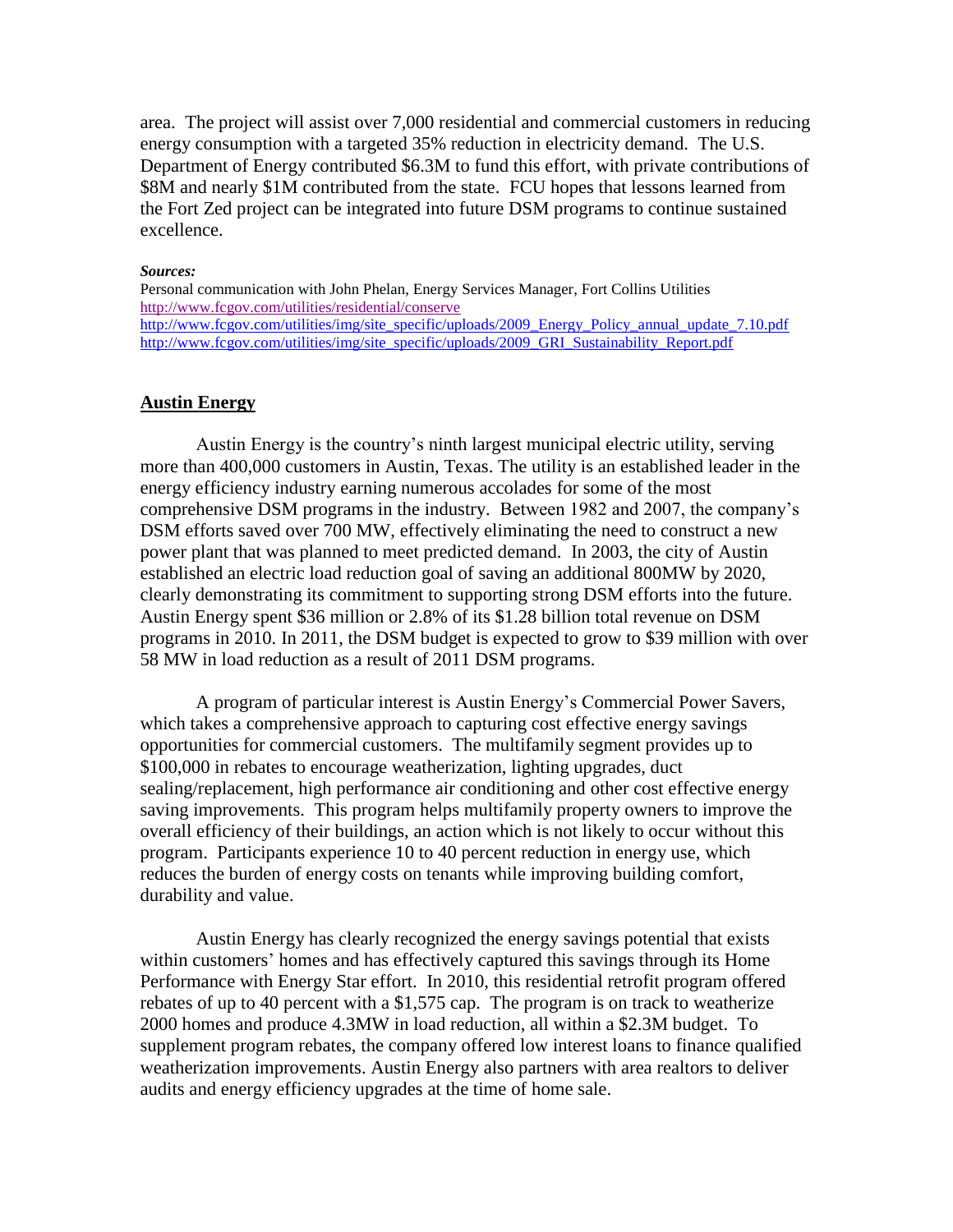#### *Sources:*

<http://www.austinenergy.com/about%20us/Newsroom/Reports/annualReport.pdf> [http://www.ci.austin.tx.us/budget/10-11/downloads/fy11approved\\_budget\\_vol1.pdf,](http://www.ci.austin.tx.us/budget/10-11/downloads/fy11approved_budget_vol1.pdf) <http://www.austinenergy.com/About%20Us/Newsroom/Strategic%20Plan/strategicPlan.pdf> [http://www.hprcenter.org/sites/default/files/ec\\_pro/hprcenter/best\\_practices\\_case\\_study\\_austin.pdf](http://www.hprcenter.org/sites/default/files/ec_pro/hprcenter/best_practices_case_study_austin.pdf) [http://www.austinenergy.com/About%20Us/Newsroom/Press%20Releases/2010/energyEfficiencyIncentive](http://www.austinenergy.com/About%20Us/Newsroom/Press%20Releases/2010/energyEfficiencyIncentive.htm) [.htm](http://www.austinenergy.com/About%20Us/Newsroom/Press%20Releases/2010/energyEfficiencyIncentive.htm)

<http://www.puc.state.tx.us/rules/subrules/electric/25.181/25.181.pdf>

## **Seattle City Light**

Seattle City Light (SCL) is a municipal utility serving nearly 395,000 customers in Seattle, Washington. SCL has offered one of the longest running DSM programs in U.S. with energy efficiency and conservation services offered continuously since 1975. In tune with the city's long history of environmental stewardship, SCL's DSM programs are well funded, with a 2010 budget of \$46.1 million (\$117 per customer). This is the highest per customer funding for DSM programs across the country. SCL produces some impressive energy savings with this budget, with a planned savings goal of 14.5 MW of peak load reduction and 307 GWh per year of electricity savings in 2010. This level of energy savings from one year's programs is equivalent to1% of retail electricity sales. DSM goals and budgets have been targeted by the city to meet or exceed predicted load growth through 2012 and to meet 50% of load growth through 2024, minimizing the need for new electric generation resources.

SLC has significantly expanded its DSM programs and funding levels over the past five years as outlined in the utility's Conservation Action Plan. While DSM funding has more than doubled in the past five years, the savings produced from SLC's programs has increased by a factor of nine. SLC has drastically improved the performance of its DSM programs moving from a cost of 32 cents per kWh in 2007 to a projected cost of only 9 cents per kWh saved in 2012. SLC reported costs of 2 ½ cents per kWh saved in 2009 and just 2 cents per kWh saved in 2008, demonstrating sustained performance in delivering cost effective conservation programs. As in the case of Fort Collins Utilities, energy efficiency is the most cost effective resource available to the utility.

SCL's launched new energy efficiency programs for commercial and industrial customers in 2009, producing 63 GWh in savings, well above the 29 GWh planned savings. The success was due in large part to the program design and generous rebates offered to encourage business customers to take action. The Smart Business program pays up to 60% of the cost for energy efficient lighting systems with custom rebates offered to promote comprehensive DSM offerings, such as high performance heat pump equipment, chillers and variable speed drives. The custom rebate is a pay for performance design, offering \$0.20 to 0.23 per kWh per year of documented energy savings. Additional measures rebated under SCL's commercial programs include efficient transformers and custom process improvements targeted to address the full energy savings potential of customers' facilities.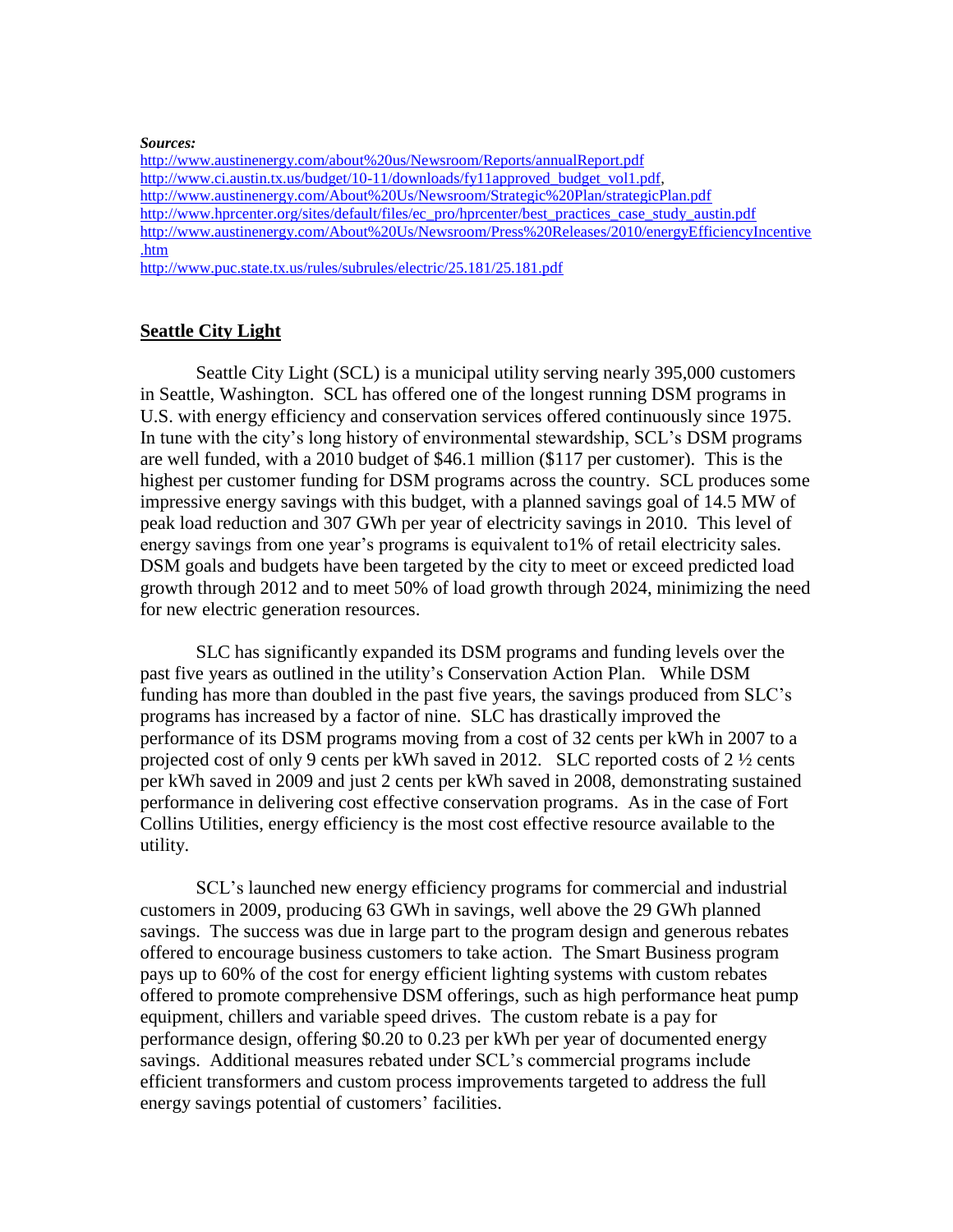SCL supports the development of high performance homes with its Build Smart program. Again, SCL takes a pay for performance approach providing rebates specific to upgrading individual components of a building which go beyond energy code requirements. In effort to encourage builders to upgrade all building components that influence a home's energy performance, the program offers rebates up to \$1.55 per square foot for windows with a U value under 0.28, \$0.32 per square foot for R26 wall insulation and up to \$0.23 per annual kWh in other documented electricity savings.

#### *Sources:*

| http://www.seattle.gov/light/AboutUs/AnnualReport/2009/2009AnnualReport.pdf    |
|--------------------------------------------------------------------------------|
| http://www.seattle.gov/light/conserve/docs/Conservation 5 Year Action Plan.pdf |
| http://www.ci.seattle.wa.us/light/conserve/                                    |
| http://www.ci.seattle.wa.us/light/Conserve/Resident/BSbinder/cv5 bs22.html     |

## **Sacramento Municipal Utility District**

The Sacramento Municipal Utility District (SMUD) is the nation's sixth largest municipal utility serving over 595,000 customers in the 900 square miles of Sacramento County, California. In 2010, SMUD spent 2.7% of its \$1.29B revenues on energy efficiency programs along with an additional 1.8% of revenues to support renewable energy and research and development projects. These DSM efforts are on track to produce 143 GWh annual energy savings along with 24.5 MW of peak load reduction. SMUD has continually operated energy conservation, load management and energy efficiency programs since 1976, and has demonstrated both industry leadership and outstanding performance in program delivery.

SMUD DSM efforts were born out of necessity from the mid 70's energy crisis. The company invested in new power generation resources and comprehensive energy conservation programs to head off the effects of an oil embargo, reduced hydroelectric power output stemming from severe drought and rising electrical demand from its customers. Over the past 35 years these efforts have resulted in nearly \$500 million in net benefits to customers and firmly established the utility's commitment to high performance DSM programs. SMUD has a community-driven directive of achieving a15% reduction in energy use by 2018 and its DSM efforts are well on track towards exceeding this goal. SMUD programs produce energy savings at a cost of just 1 cent per kWh saved, placing program cost effectiveness among the top in the nation. To prioritize energy efficiency, SMUD has adopted Integrated Resource Planning which clearly identifies energy efficiency as the least cost energy resource.

While many of SMUD's programs are noteworthy, their Savings by Design program has been very successful. The program offers design assistance and incentives to builders and architects to construct commercial and industrial buildings that use 10 to 30 percent less energy than required by local energy code. In 2009, the program helped to increase efficiency levels of 36 newly constructed commercial properties providing rebates of up to \$1 per therm and \$0.10 to \$0.30 per kWh in demonstrated energy savings, with a \$500,000 cap per project. SMUD's retro-commissioning program helps